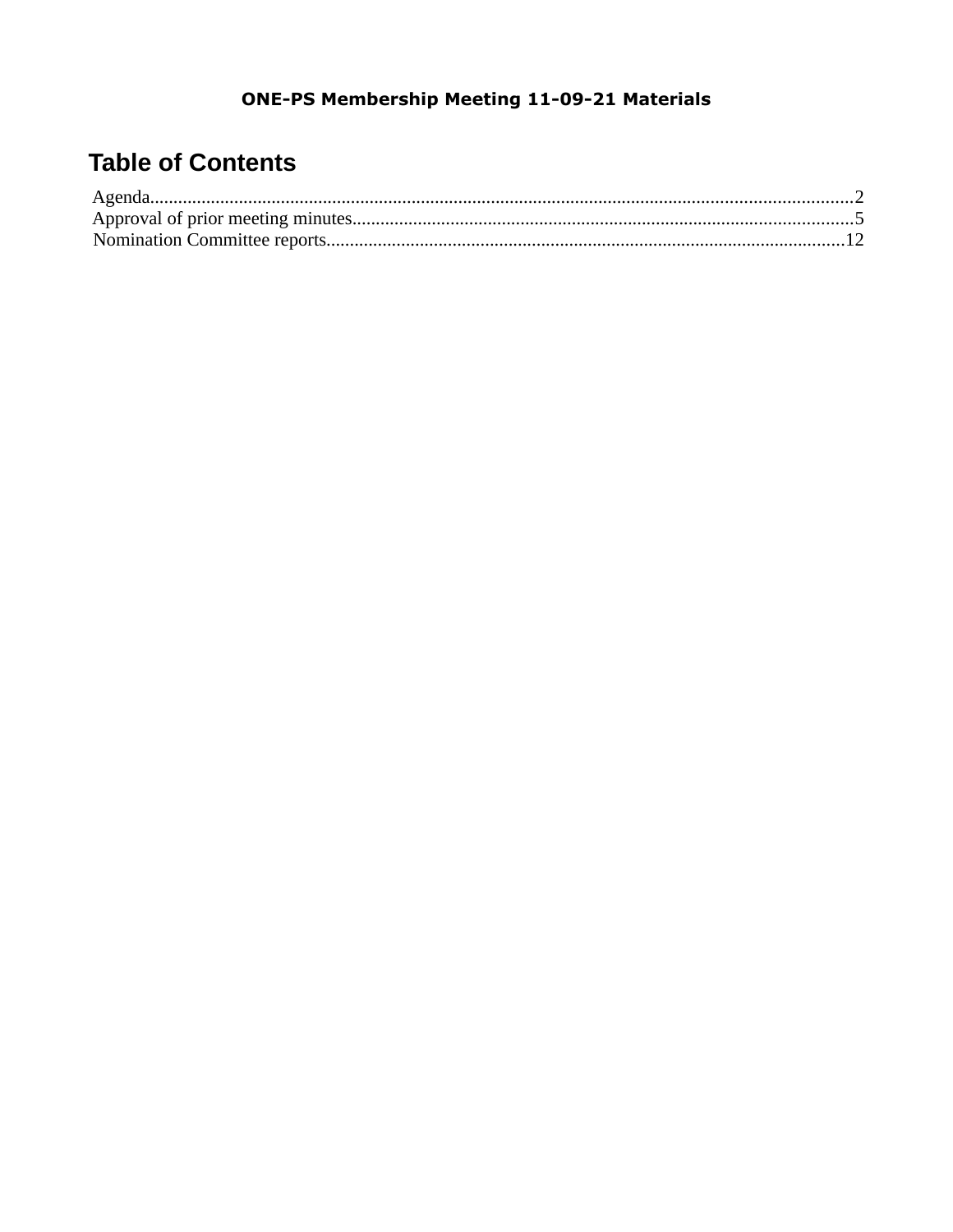# <span id="page-1-0"></span>**Agenda**

#### Organized Neighborhoods of Palm Springs — ONE-PS

#### Membership Meeting Tuesday November 09, 2021

#### AGENDA 5:30-7:00 PM

#### **Meeting being Recorded, Closed Captioning Available**

**Zoom:** <https://us02web.zoom.us/j/84415457073?pwd=blNCNm9oTkd2c1NzN1l3ekVER3g2Zz09>

**Materials:** <https://www.one-ps.org/one-ps-monthly-meetings.html>

- 1. WELCOME Peter Sipkins Approve Agenda 2. TAKE ATTENDANCE **DELACT CONSERVANCE DENSITY** Denise Goolsby 3. Approval of Minutes of 10/12/21 - **ACTION ITEM** Kathy Cohn 4. General ONE-PS Business Items entitled and the Peter Sipkins A. Welcome to new attendees (if present) B. In Person Meeting Status C. Introduction of new Technology Officer/Consultant D. Nominations Committee Report E. Urgent Need for **Volunteers**, and Events Update F. Emphasis on City wide issues and reinvigorating NORGS
	- G. Possible Rep and Alt retreat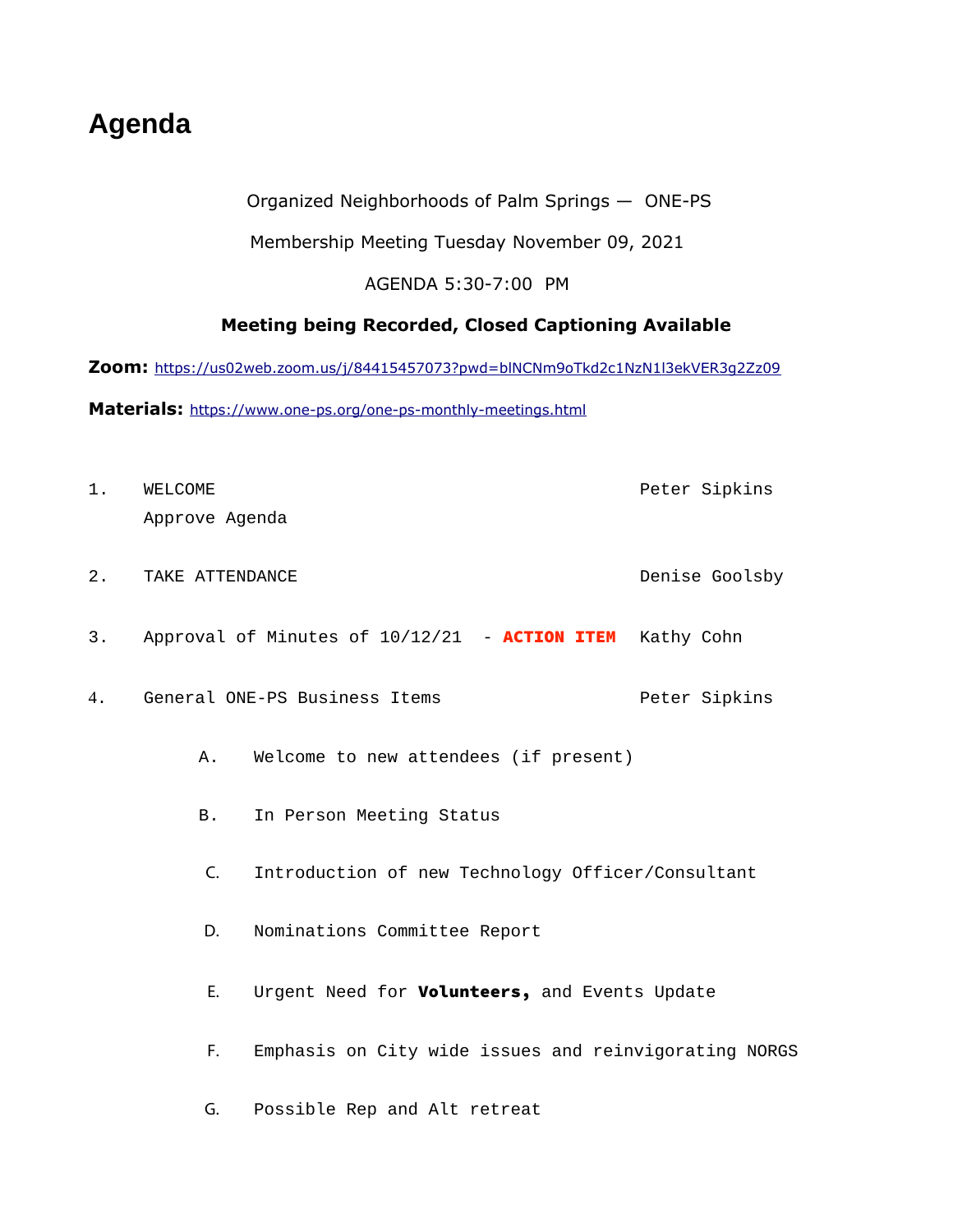H. Use/Misuse of ONE-PS in signature blocks 5. City Council **Exercise 2** and the council control of the council control of the control of the control of the control of the control of the control of the control of the control of the control of the control of the cont Dennis Woods 7. City Manager **Justin Clifton** 8. City Staff Report (including PSDS rate change) Patrick Tallarico/ Danny Deselms 9. Fire Department Nathan Gunkel 10. Police Department Let. Gus Araiza 11. Desert Water  $\sim$  2001 - 2001 - 2001 - 2006 - 2016 - 2017 - 2018 - 2018 - 2018 - 2018 - 2018 - 2018 - 201 12. Standing Committee Reports (See Written Reports) Finance **Tom Gardiner** Tom Gardiner Governance Don Barrett and/or Steve Moses Communications Charlie Roddy Code Enforcement/Public Works The Code Enforcement/Public Works Neighborhood Support Chris Ruetz Denise Goolsby Reps and Alts 13. PS Neighborhood Involvement 14. Membership Discussion Topics 15. Public comments (2 Minutes) email copy in advance to **monthly@ONE-PS.org** 16. Adjournment **Peter Sipkins**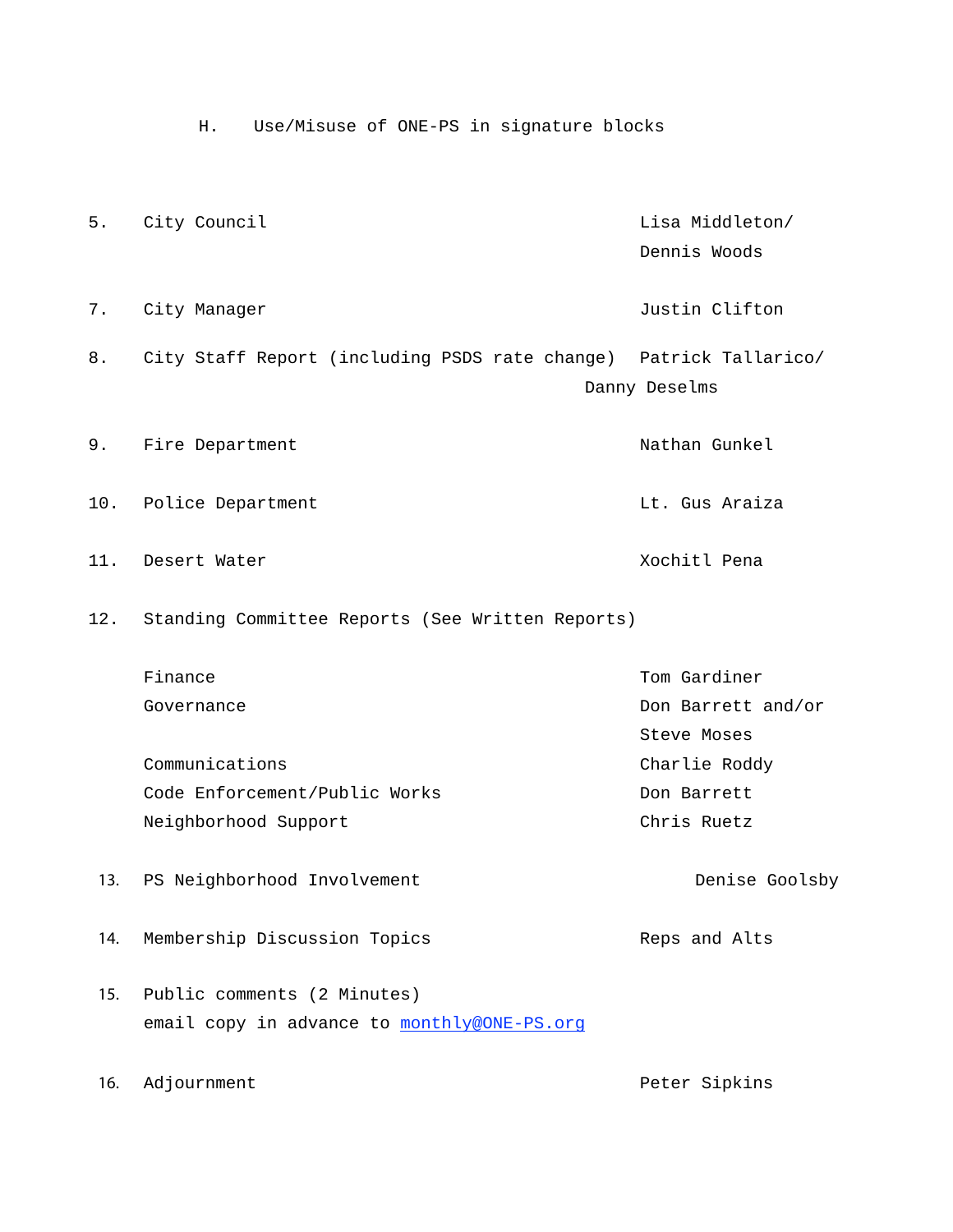ONE-PS aims to make its meetings accessible to those who may need assistance to participate. If you require a reasonable accommodation to participate in this meeting, please email denise.Goolsby@palmspringsca.gov or call (760) 323-8255 to discuss your accessibility needs and determine whether accommodation is feasible.

The public is welcome to view the virtual (Zoom) meeting and speak during the designated public comment period. The time limit for public comment is three minutes per speaker; however, the Chair may limit public comment to two minutes per speaker if necessary to allow sufficient time to discuss agenda items. If you would like to participate in the meeting, please email your contact information and intended public comments in writing to Monthly@ONE-PS.Org [72 hours in advance.](mailto:toMonthly@ONE-PS.Org)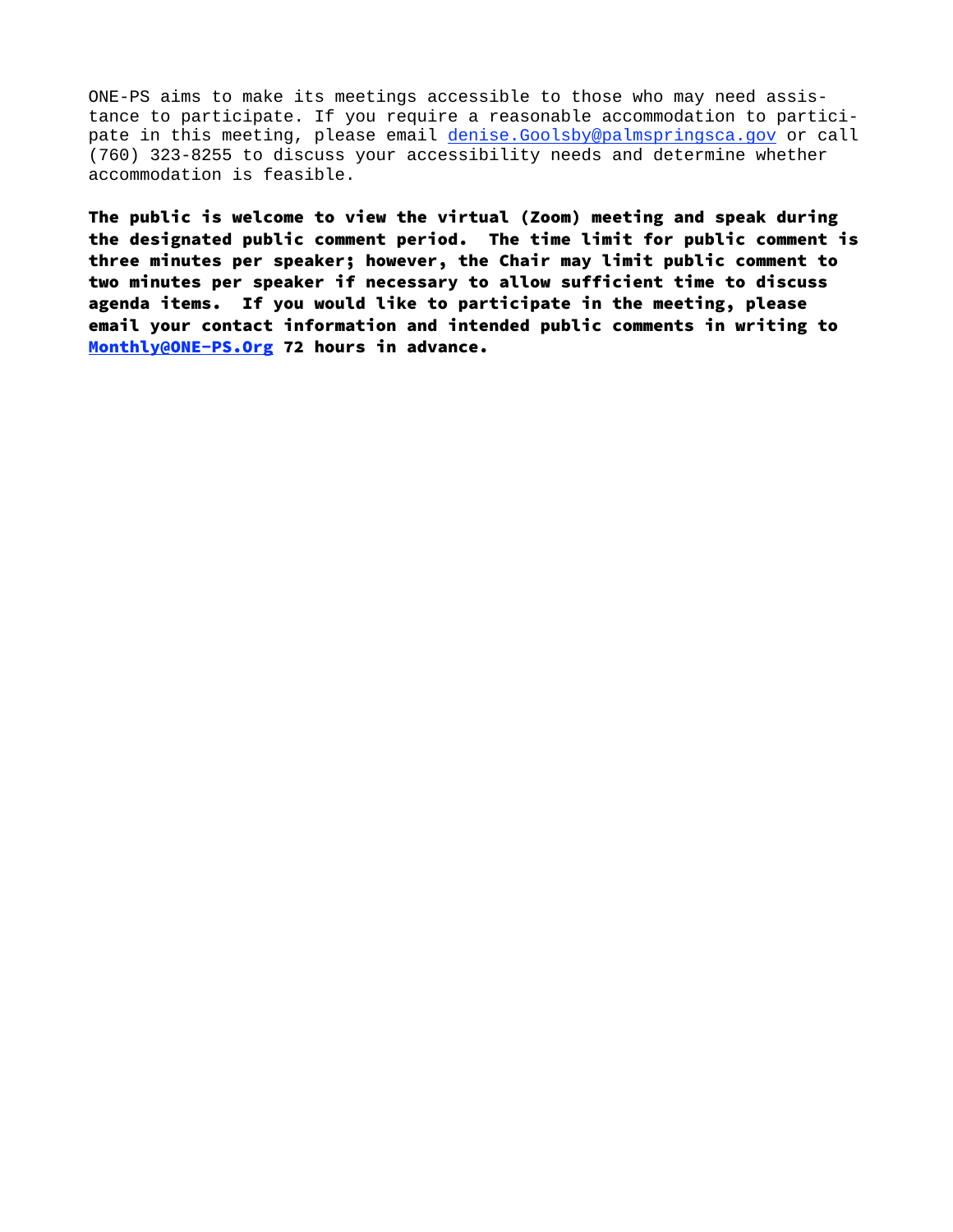# <span id="page-4-0"></span>**Approval of prior meeting minutes**

Organized Neighborhoods of Palm Springs — ONE-PS

Membership Meeting Tuesday October 12, 2021

## **DRAFT** MINUTES

1. WELCOME Peter Sipkins

Chairman Peter Sipkins called the meeting to order at 5:01 pm

The Agenda was approve without objection.

2. ATTENDANCE Don Barrett

Attendance was recorded in Chat.

3. Approval of Minutes of 09/14/2021 Kathy Cohn

Secretary Cohn announced that the minutes were posted in the Meeting Materials folder. With no call for additions or corrections, the minutes were approved as posted.

4. Chairperson's Items **Peter Sipkin** 

A. Welcome to new attendees (if present)

Peter asked all new attendees and new representatives or alternates to introduce themselves. He welcomed them and encouraged them to become active.

B. Report on BOD Retreat

Peter reported that the ONE-PS Board of Directors had a very productive in-person retreat on September 29. They discussed and identified priorities going forward. They agreed to focus on helping NOrgs to rejuvenate their organizations after the lengthy pause associated with the pandemic. The Neighborhood Support Committee will be reaching out to the inactive NOrgs to offer them assistance with reactivation. The expectation is that in-person meetings will generate enthusiasm and a more robust pool of volunteers.

At the retreat the directors agreed that ONE-PS should be more involved in addressing challenges and issues facing the City. They identified several issues that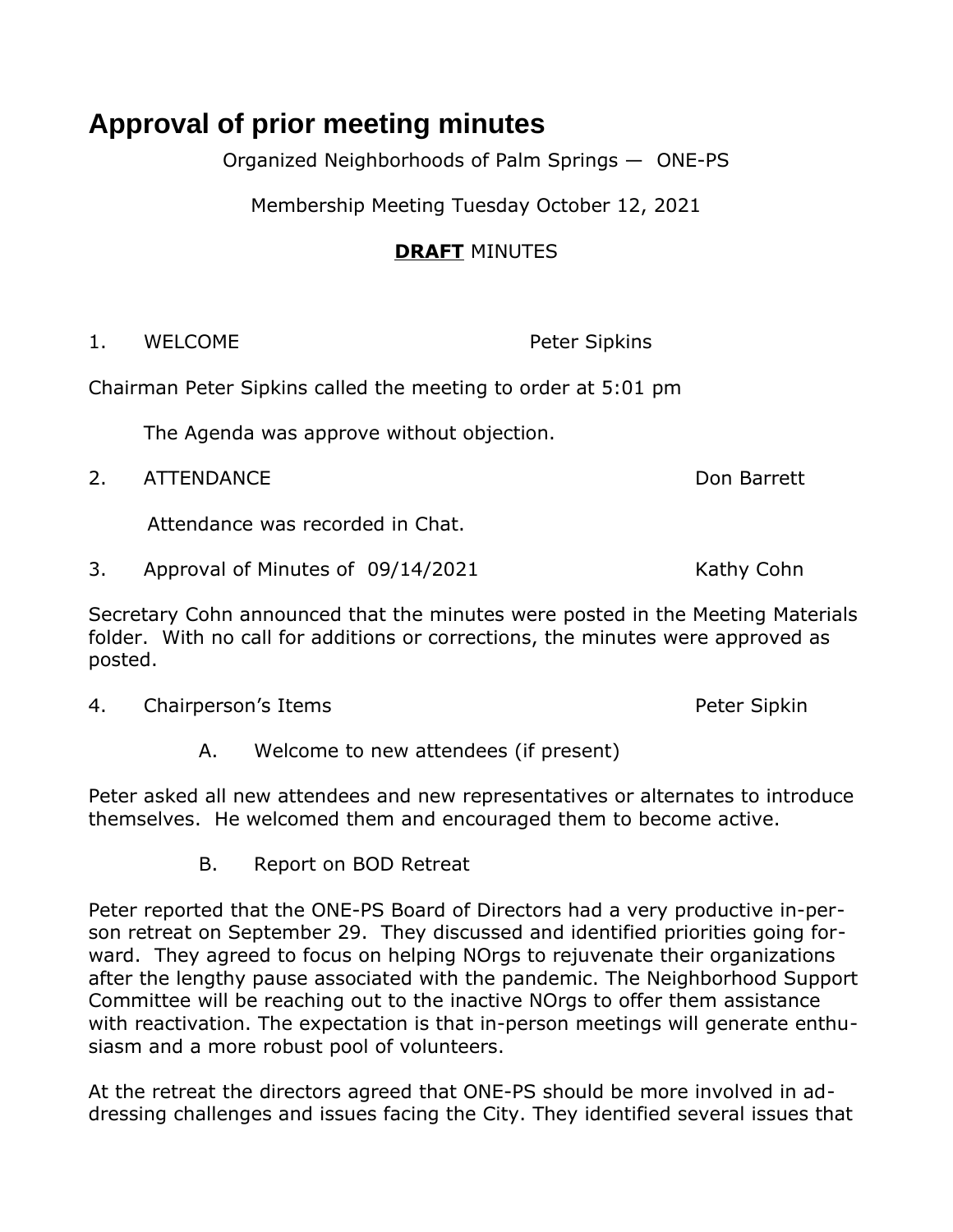could be considered. For example, the homeless/unhoused; crime; short term rentals; golf course remedies; disparities of resources available to NOrgs and parts of the City; and the College of the Desert Palm Springs Campus.

Peter announced that a full retreat of the organization will be planned for after the seating of the 2022 officers and board members.

> C. Events Committee Chair, Ted Janka, URGENT Need for Volunteers Farmers Market, 2<sup>nd</sup> Saturdays; VillageFest 3rd Thursdays; Pride 11/6 – 11/7 (Don Barrett) Veteran's Day, 11/11/2021 Festival of Lights, 8 balloons total; still need 3 NOrgs to Wrangle balloons.

Ted urged folks to join the fun, meet new friends, support your neighbors and organization. There is a link in the Chat to the Events Volunteer webpage where you can sign up for your choice of events.

D. Report on In-Person meeting status: Hoping for November 9

Kathy Cohn reported that we are hoping to begin in-person meetings for the next Membership meeting on November 9. Of course, we will follow all the City's Covid regulations and policies. When we return to in-person, the Pavilion doors will open at 5:00 pm for sign-in and mingling. The business meeting will be from 5:30 – 7:00 pm followed by a half-hour mixer with refreshments. Check email updates to the plan. This is intended to be a live in-person meeting. Hybrid Zoom meetings are difficult to produce with a large group, but we will attempt to provide non-interactive viewing.

E. Internet Technician Volunteer(s)

Peter reported that Don Barrett is stepping away from his IT service. Peter thanked him for the time and expertise he has provided ONE-PS. Don then announced the need for a volunteer replacement. A "Volunteer IT position description" is posted in the materials for the October Membership meeting. As we transition out of the pandemic, the job should become more manageable.

F. Nomination committee report (Paula Auburn)

Paula Auburn, chairperson of the Nominations Committee, announced that there were no self-nominations. There is still one director position to fill. Interviews of potential candidates are ongoing. The slate will be announced November 9. The election will be held December 14.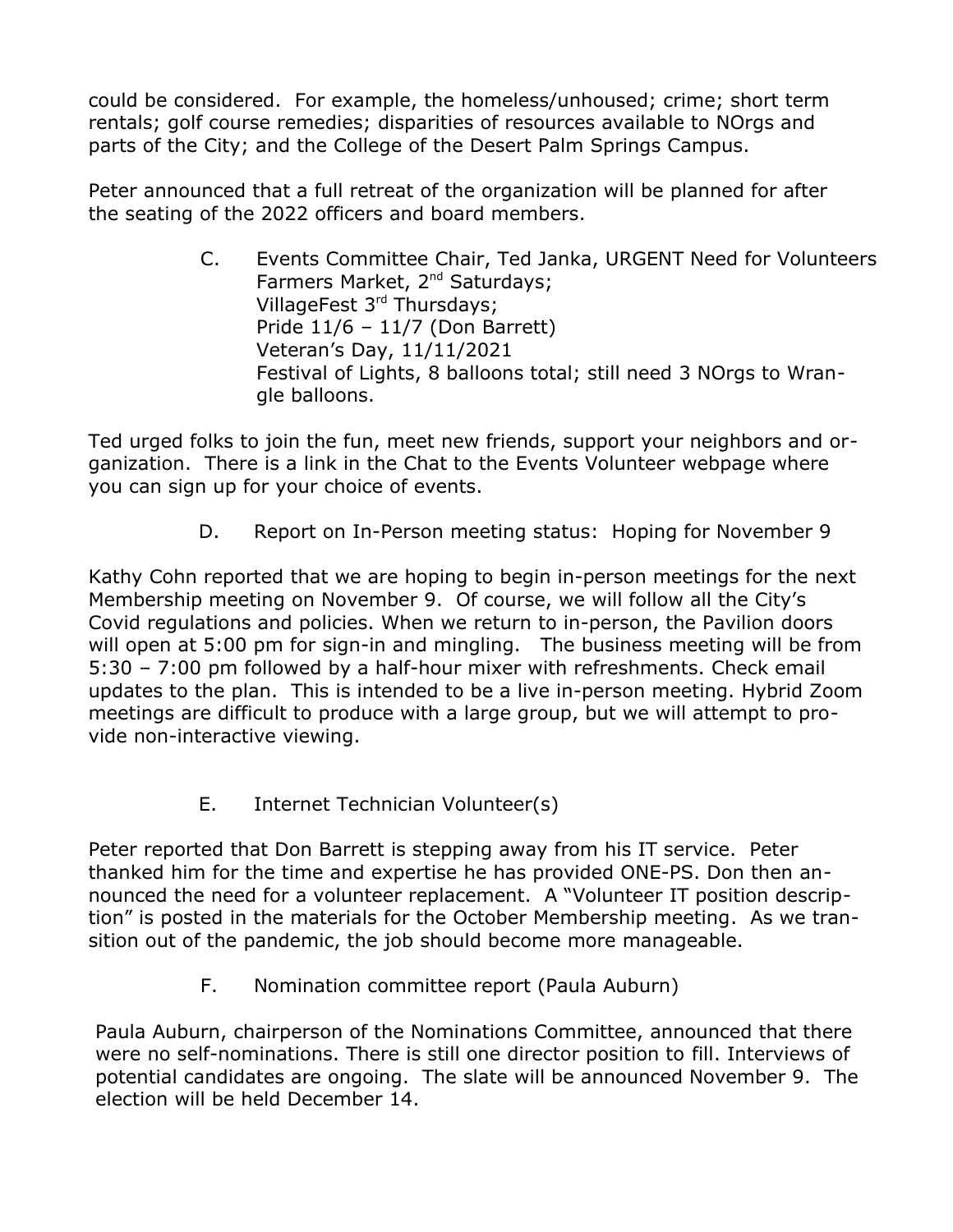### 5. City Council and the control of the control of the control of the control of the control of the control of the control of the control of the control of the control of the control of the control of the control of the con

Mayor *pro tem* Middleton reported that the Covid numbers in the tested wastewater has declined. That good news should be viewed with caution, given prior resurgences of the virus. She noted that residents have for the most part practiced voluntary compliance.

The economy has improved. The City is hiring back staff in the Planning, Police and Fire Departments. A \$30,000 signing incentive is being offered for lateral hires in the hard-to-fill positions in the Police Department.

AB43 has been signed into law by the governor, the law will change significantly how speed limits are set. Acting Chief Desmarais is preparing a summary of the key provisions of the law for presentation to City Council. In response to a question Lisa noted that it will be a long time before speed limits are changes.

The Access Center on El Cielo for the Unhoused under the very professional management of Martha's Village. So far 200 clients have received wraparound services. The city has a major commitment to improving services to the homeless.

At their Oct. 14 meeting, the City Council will consider the cannabis fine system, changes to trash collection fees, and the proposed closure of Palm Canyon for the Tour de Palm Springs, among other items.

Dennis Woods

Councilman Woods welcomed back to the city two residents in Racquet Club Estates. He also announced that the City will hold a Strategic Planning retreat; residents and the larger community will be included. Look for more information soon.

#### 6. City Manager **Justin Clifton**

Justin announced that Andrew (Andy) Mills has been appointed Chief of the Palm Springs Police Department. Mills is currently the chief of police in Santa Cruz. Justin described the national search and selection process as comprehensive and inclusive. A community survey was conducted to determine the traits and qualities expected of a chief. Each finalist appeared before five panels whose members focused on different aspects of the position. Mills was ranked highest by all five panels. He will arrive in Palm Springs in early November.

Justin expanded on Lisa's comments concerning refining the management of homeless services. Under Martha's Village management, service providers will be hired to deliver wraparound services and housing. He noted that moving encampments and arresting the occupants does not work and it is not helpful.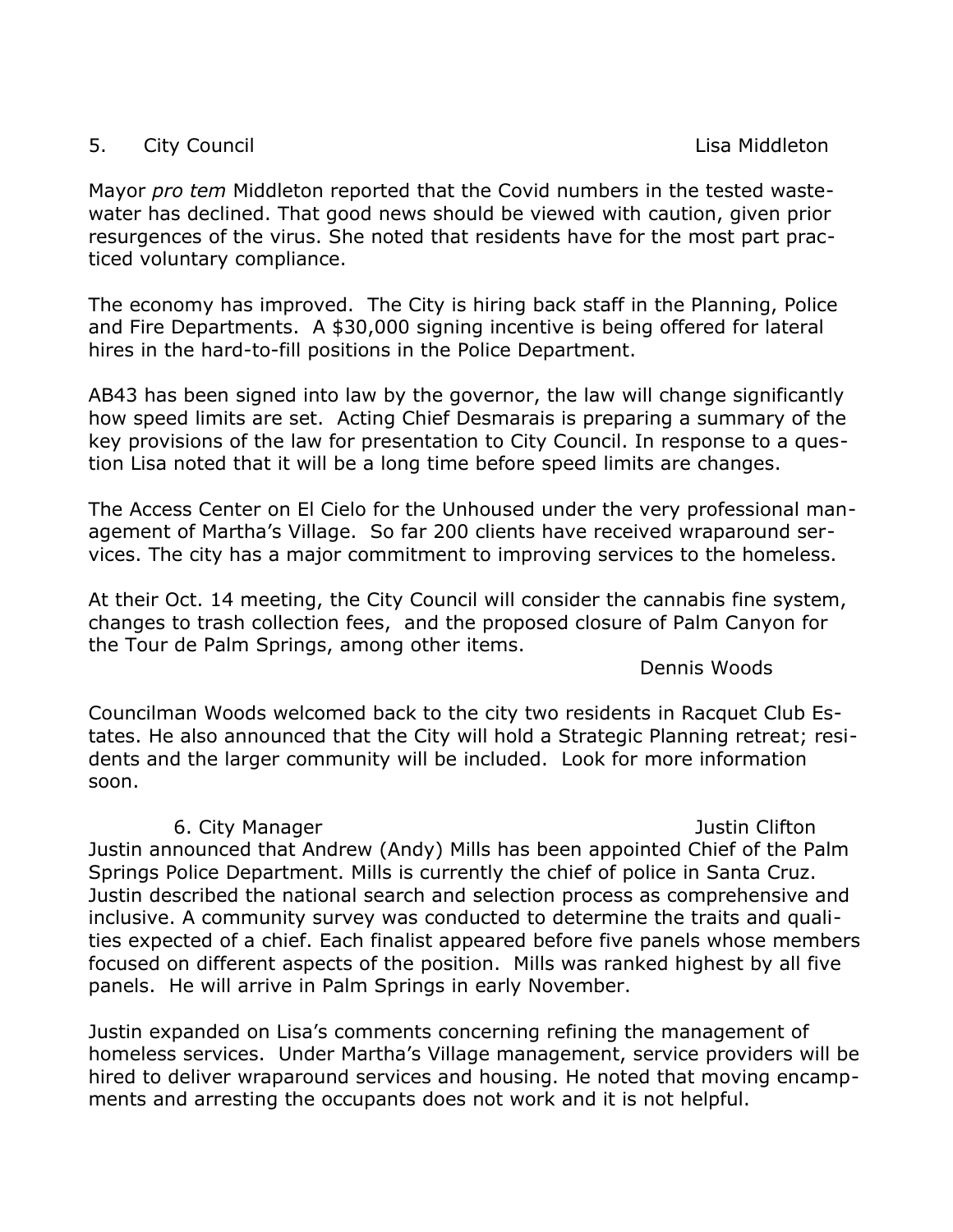### 7. City Staff Projects **Patrick Tallarico** Patrick Tallarico

Patrick informed that the PS Disposal Service will institute a retroactive annual rate adjustment that was deferred in 2020 during the pandemic. Also, state regulations allow for rate adjustments for costs not anticipated. One example is the downturn in the recycling market. A public hearing will be held for this potential rate adjustment. Big changes related to organic waste management are coming next year, so the Sustainability Department is working with the PSDS on these plans.

Danny announced that in the last 8 weeks there has been a downward trend in the Covid virus detected in the wastewater. Reported cases have also dropped.

A C.E.R.T. Training, using a modified format, was held with 27 students. Danny was impressed by the range of age and commitment in the group, 21-82 years old! Cathy Liss praised the quality of the training. Carlene Hart also thanked Danny for presenting to her NOrg about emergency preparedness for flooding.

Danny also urged the community to complete a survey that rates priorities for local hazards, such as flood and wind hazards. This will guide seeking funding for mitigation for the hazard.

8. Fire Department Nathan Gunkel

Nathan Gunkel was not present.

9. Police Department Lt. Gus Araiza

Frank Browning attended for Lt. Araiza. He did not have crime data to present. He thanked Mayor *pro tem* for her greeting at the 5-year anniversary memorial service for the two fallen police officers.

10. Desert Water; PS Disposal North Mater 2012 10. Nochitl Pena

Xochitl announced DWA is looking forward to the TOTT presentation they will be making Oct. 19. (See details in the Communications Committee section). They will also be appearing with CV Water District on water conservation this month.

Danny Deselms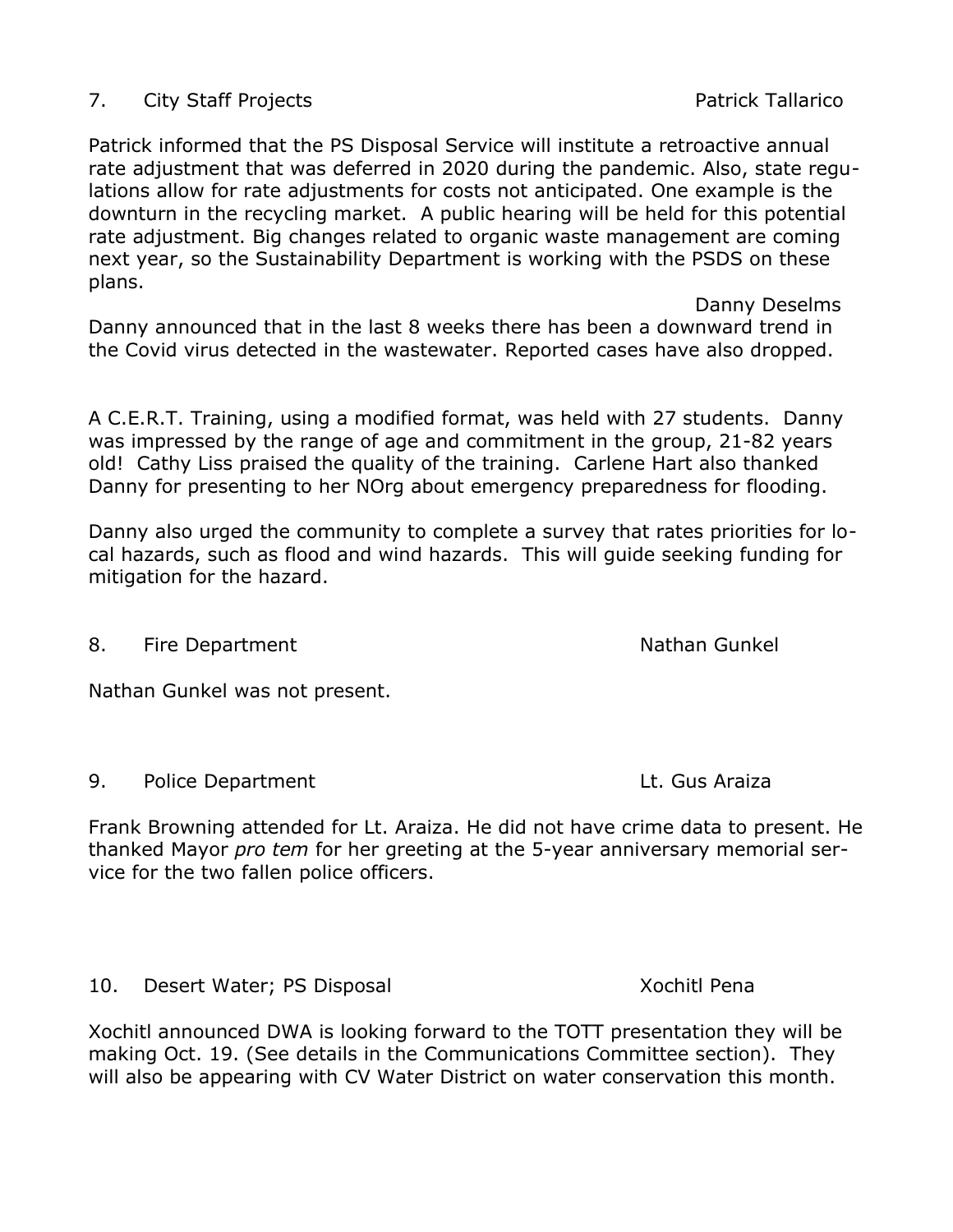A representative of Palm Springs Disposal was not present so Patrick Tallarico was asked about two upcoming events: 1) The shredding and e-waste dropoff event is Saturday Oct. 16 at City Hall, 8:00 a.m. – noon.

2) bulky items, that two (2) large items may be dropped off Saturday, Oct. 23 at City Hall, 8:00 a.m. – noon.

### 11. Standing Committee Reports

(See Written Reports)

Events Ted Janka

Ted reminded members to submit the Volunteer Form and encouraged NOrgs to recruit volunteers.

### Finance Tom Gardiner

Tom reported that the financial report is posted in the Meeting Materials file. There was no income this month. Tom also reported 2 vacancies on the Finance Committee. The volunteers should be familiar with financial issues. Since Tom is now the only person on the committee who is proficient with Quick Books, at least one of the new members should be familiar with it.

Steve reported he will be meeting with attorney Tracy Woo next Thursday, Oct. 14 to discuss the protection of the ONE-PS logo. He is exploring contracting with vendors to produce ONE-PS swag and clothing items with the printed logo. Steve also noted that the template for NOrg bylaws provide by ONE-PS is far too detailed and complex. He will create a concise and standard template for NOrgs to use.

Communications **Communications** Charlie Roddy

Charlie thanked Xochitl Pena, Desert Water Agency (DWA), for helping organize the October 19 Talk of the Town (TOTT) when Jim Cioffi, vice president of the DWA Board, and Ashley Metzger, DWA Director of Public Affairs & Water Planning will discuss "Planning For Dry Times In A Thirsty Desert".

Governance **Steve Moses** Steve Moses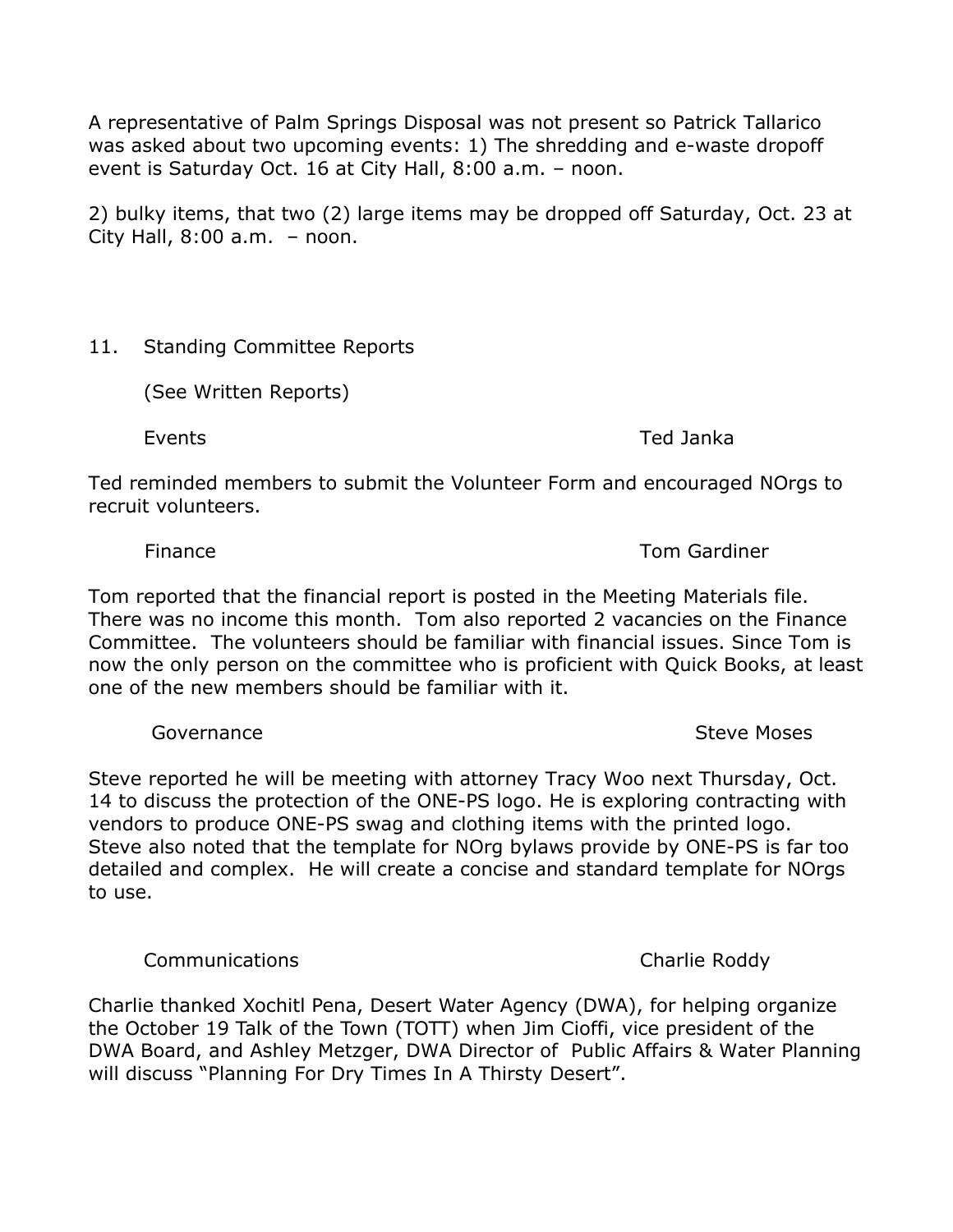The November 16 TOTT will feature David Gray who will share the history of the Palm Springs gay community. The related documents will be archived in the Welwood Library.

Both Zoom programs will begin at 5:30 pm.

Code Enforcement/Public Works (CEPW) Don Barrett

Don reported that the minutes of the Oct. 6 CEPW Committee meeting are posted in the Meeting Materials file. Complaints have increased that were mainly about Covid issues and hiring of staff to fill vacancies has been difficult. There was a discussion of the state of the Engineering Department projects.

Neighborhood Support **Chris Ruetz** 

In Chris's absence, Ardine Thompson, a member of the NOrg Support Committee, reported that the committee recognizes the lengthy pandemic has contributed to some NOrgs becoming inactive. The committee will be reaching out to assist those NOrgs in reactivating. They will share known strategies that can be replicated.

12. PS Neighborhood Involvement The Coolsby Chenise Goolsby

No report. Denise is on a well-deserved vacation.

13. Membership Discussion Topics The Reps and Alts

Sid Craig recognized the ASL interpreters for their service at the monthly ONE-PS meetings.

Richard Bowman commented that speeding in his neighborhood on Farrell Drive and other thoroughfares will remain a serious problem despite the passage of AB43. An overall plan needs to be developed,

Kevin Comer asked Councilwoman Middleton if the 2020 Census results will affect the district reapportionment in Palm Springs. Lisa said there was only a modest change in the City's population. Any changes in the demographics may require modest changes.

14. Public comments (2 Minutes)

No one made public comments.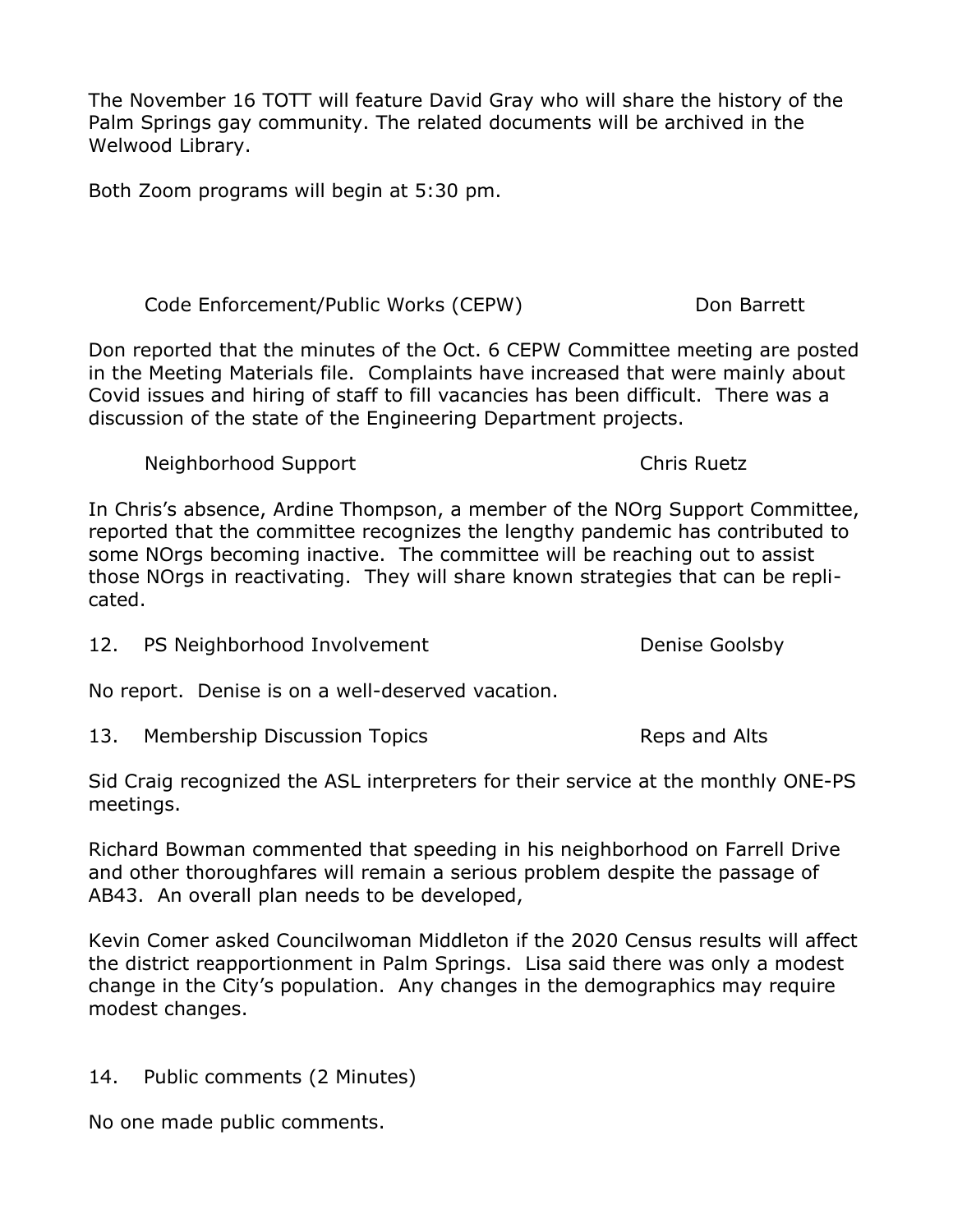(email copy in advance to monthly@ONE-PS.org

15. Adjournment example and the Peter Sipkins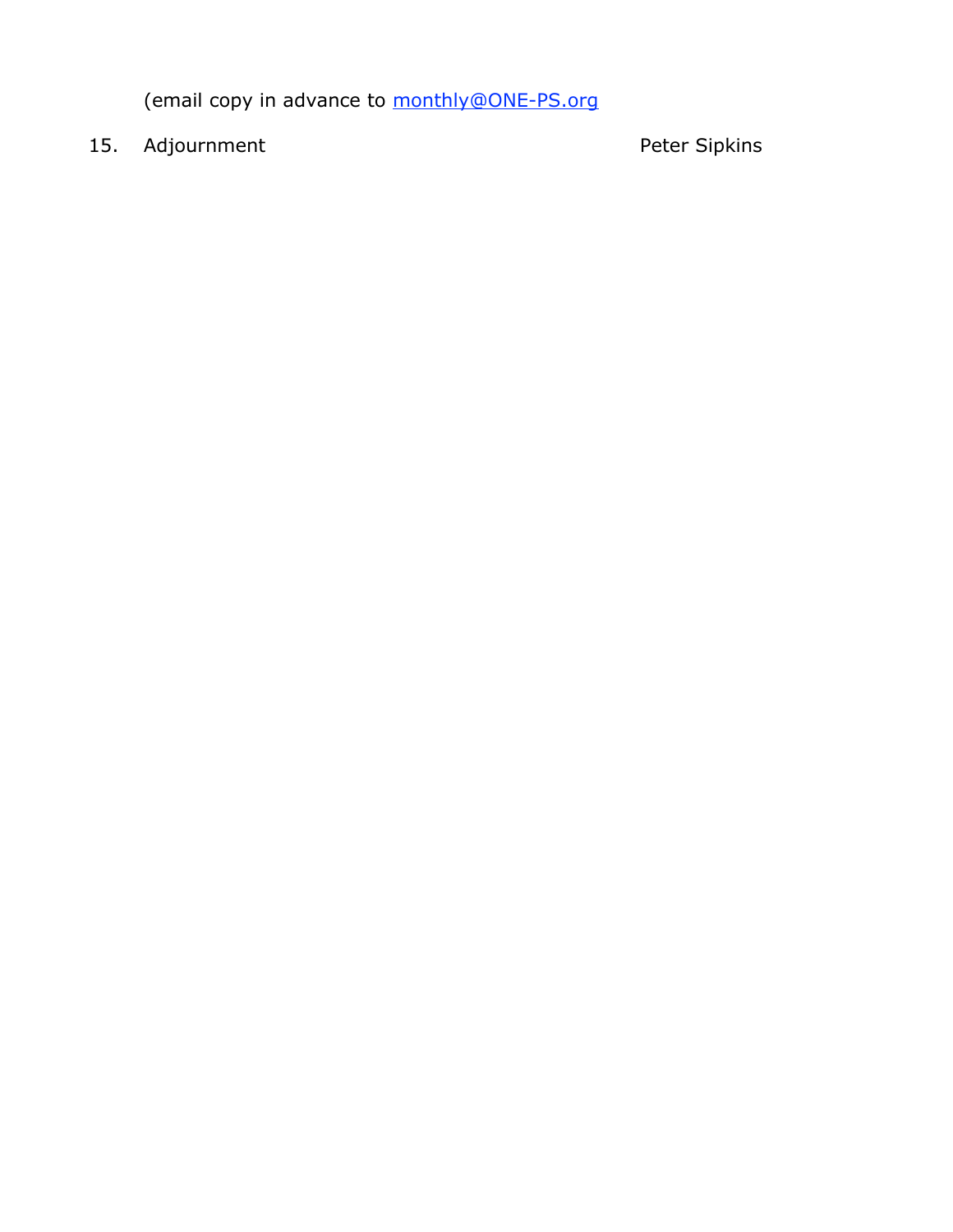# <span id="page-11-0"></span>**Nomination Committee reports**

NOMINATING COMMITTEE REPORT TO ONE-PS November 9, 2021

There were no self-nominations by the September  $30<sup>th</sup>$  deadline in accordance with Article VII, Section 8 of the Bylaws. Following past practice, the Committee also did additional outreach to find well-qualified candidates to fill vacant slots on the slate.

As such, the Committee is pleased to provide the attached written recommendation of nominees for Officers and At-Large Directors for circulation to Official Representatives and Official Alternates with the agenda for the November 9, 2021 Membership meeting as stipulated in Article VII, Section 9 of the bylaws.

Given that no candidates who submitted their names by September 30th were not nominated, the provisions of Article VII, Section 10 of the bylaws do not apply; thus, the committee considers this recommendation to be the full and final slate of candidates.

The procedure now is:

1. Provide the slate of candidates to the ONE-PS membership with the meeting materials for the meeting of November  $9<sup>th</sup>$ .

2. Conduct the election of the slate at the ONE-PS membership meeting of December  $14<sup>th</sup>$ . Since there are no contested seats, the vote can be by voice acclamation to accept the slate as presented. Request that the Board ratify this approach.

3. The Board shall dissolve the Nominating Committee per Article IX, Section 5.

4. The newly elected Officers and At-Large Directors take their seats on January 1, 2022.

It's been a pleasure to do this work to help ensure a solid future for ONE-PS. Those willing to serve as Officers and At-Large Directors deserve our sincere "Thank You."

Respectfully submitted,

Paula Auburn – Chair Roy Clark Sid Craig Christine Hammond With grateful assistance from Peter Sipkins